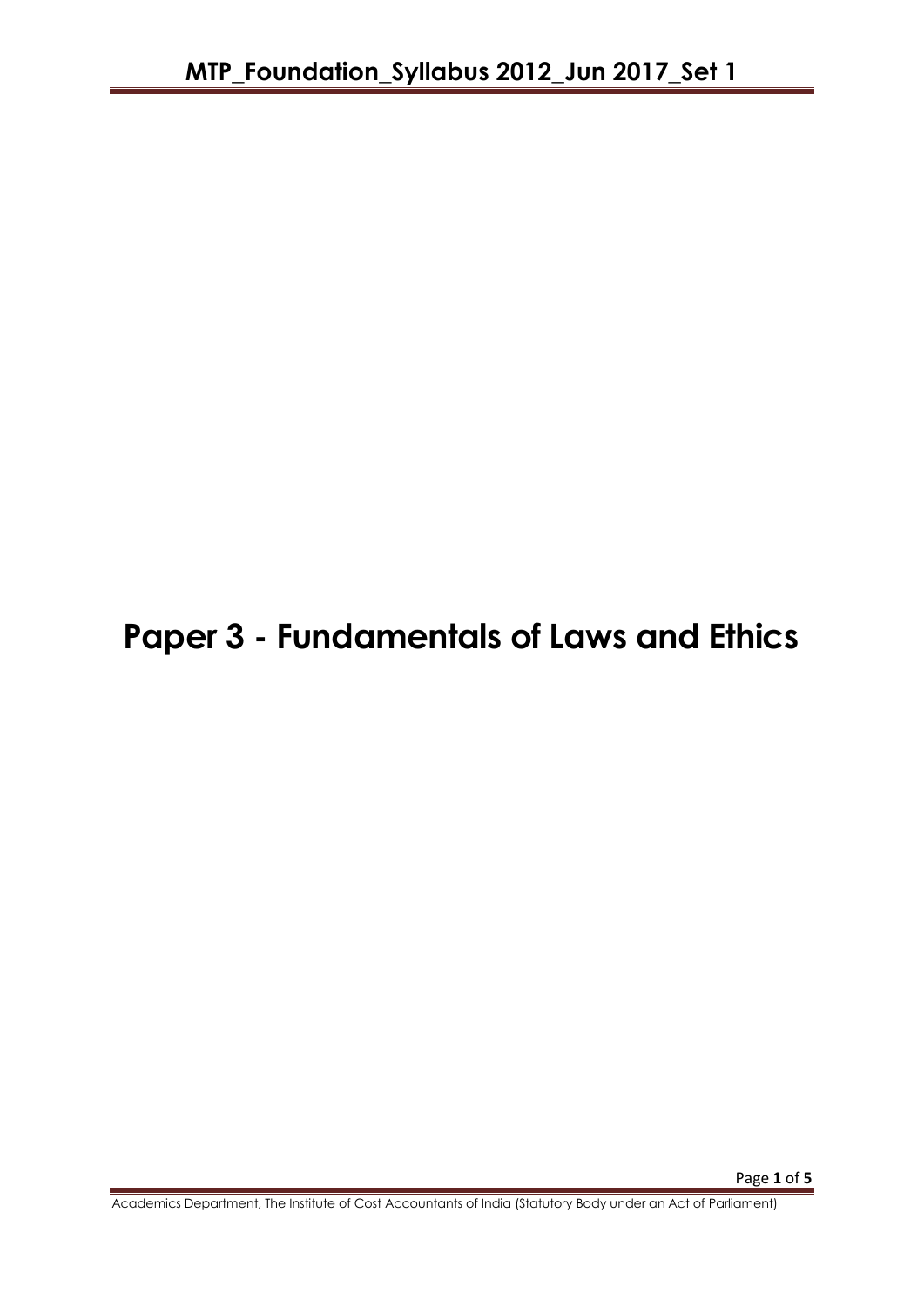## **Paper 3 - Fundamentals of Laws and Ethics**

| <b>Full Marks: 100</b> |                                                                                                                                                                                                                                                                                    | Time allowed: 3 hours |
|------------------------|------------------------------------------------------------------------------------------------------------------------------------------------------------------------------------------------------------------------------------------------------------------------------------|-----------------------|
|                        | I. Choose the correct answer from the given four alternatives:                                                                                                                                                                                                                     | $[10 \times 1 = 10]$  |
|                        | 1. Workers will be entitled to overtime wages if they have worked for more than _________.<br>(a) Forty – eight hours in any four week.<br>(b) Forty-eight hours in any three week.<br>(c) Forty-eight hours in any two week.<br>(d) Forty-eight hours in any week.                |                       |
|                        | 2. The Payment of Wages Act, 1936 came into effect from _____________.<br>1st April, 1936<br>(a)<br>1st March, 1937<br>(b)<br>(c) 28th March, 1937<br>1st May, 1937<br>(d)                                                                                                         |                       |
|                        | 3. Maternity benefit is payable for a period of ____________________ months.<br>(a) 3 Months<br>(b) 6 Months<br>(c) 9 Months<br>(d) 12 Months                                                                                                                                      |                       |
|                        | 4. Day means a period of ___________________ hours.<br>(a) 12<br>(b) 24<br>(c)<br>18<br>(d)<br>10                                                                                                                                                                                  |                       |
| 5.                     | Ethics has evolved with evolution of __________________.<br>Culture<br>(a)<br>Value<br>(b)<br>Moral<br>$\mathcal{L}$<br>(d) Society                                                                                                                                                |                       |
|                        | 6. 'X' threaten to kidnap Y's son if he does not sell his flat worth ₹50 lakh to him for ₹5 lakh.<br>This contract is void due to ________________.<br>(a) Inadequacy of consideration<br>Absence of free consent<br>(b)<br>Incompetence of parties<br>(C)<br>All the three<br>(d) |                       |

Academics Department, The Institute of Cost Accountants of India (Statutory Body under an Act of Parliament)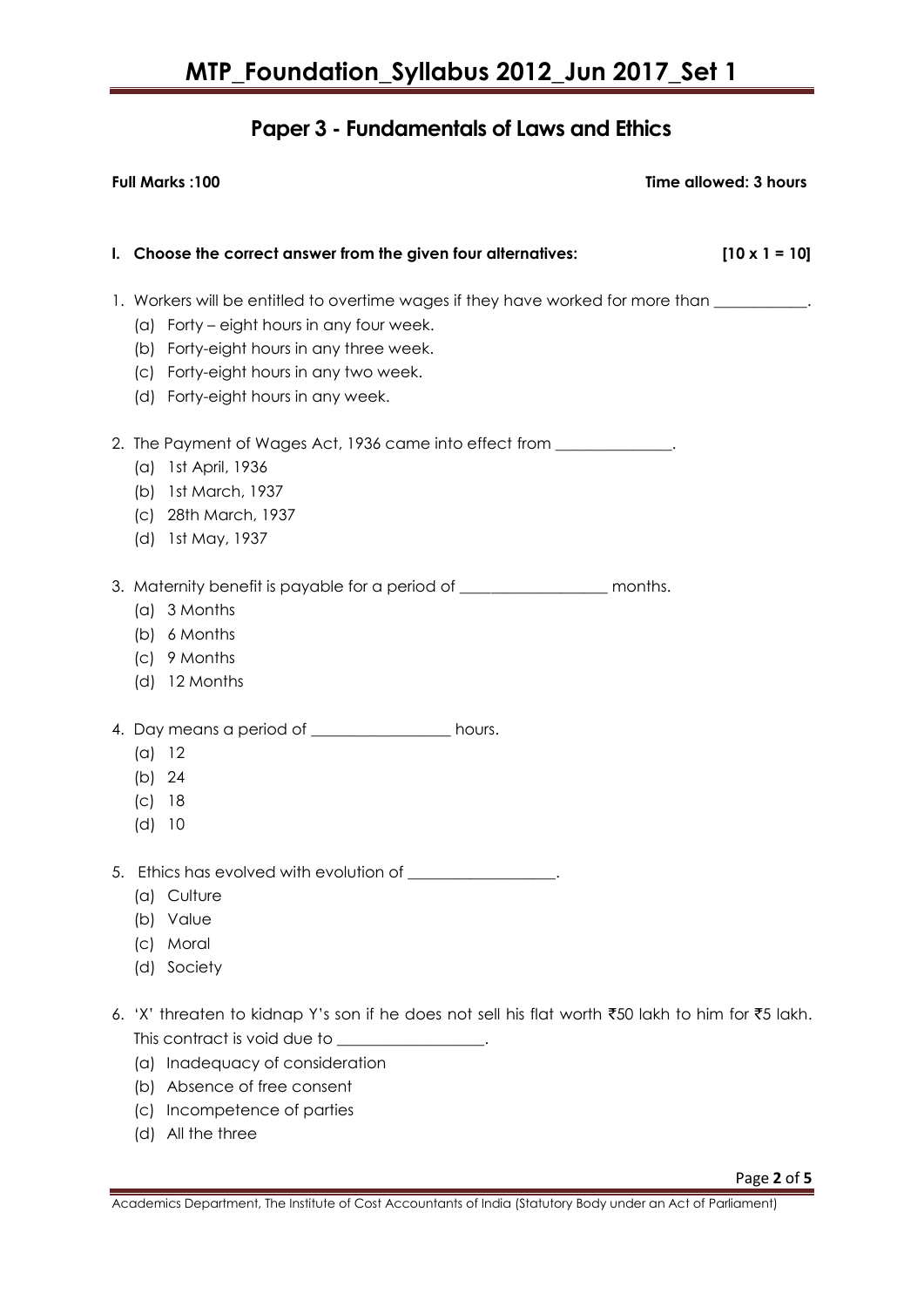## **MTP\_Foundation\_Syllabus 2012\_Jun 2017\_Set 1**

- 7. The Rule laid down in Clayton's case is applied in England for \_\_\_\_\_\_\_\_\_\_\_\_\_\_
	- (a) Appropriation of payment.
	- (b) Discharge of contract
	- (c) Determination of damages.
	- (d) Goodwill valuation
- 8. Section 2(7) of the Sale of Goods Act, 1930 the term 'goods' does not include
	- (a) Stock and Share

\_\_\_\_\_\_\_\_\_\_\_\_\_\_\_.

- (b) Growing crops
- (c) Grass
- (d) neither (a) nor (b) nor (c)
- 9. The milk sold by 'X' contained germs of typhoid, this is a breach of \_\_\_\_\_\_\_\_
	- (a) Condition as to wholesomeness
	- (b) Condition as to fit for a particular purpose
	- (c) Condition as to merchantability
	- (d) Free from encumbrance
- 10.When an instrument is drawn conditionally or for a special purpose as a collateral security and not for the purpose of transferring property therein it is called a \_\_\_\_\_\_\_\_
	- (a) Escrow instrument
	- (b) Inchoate instrument
	- (c) Ambiguous instrument
	- (d) None of these

#### **II. Fill in the blanks: [10 x 2 = 20]**

- 1. The term consideration is defined in Section **the Section** of the Indian Contract Act, 1872
- 2. The term Actionable Claim is defined in \_\_\_\_\_\_\_\_\_\_\_\_\_\_\_\_\_\_\_\_\_\_\_\_ Act.
- 3. Hundi's are Indigenous Instrument written in \_\_\_\_\_\_\_\_\_\_\_\_\_\_\_\_\_ language.
- 4. The Partnership Act, 1932 came into force with effect from \_\_\_\_\_\_\_\_\_\_\_\_\_\_\_\_\_\_
- 5. Factory is included in List III entry No. \_\_\_\_\_\_\_\_\_
- 6. No adult worker shall be required to work more than \_\_\_\_\_\_\_\_\_\_\_\_\_\_\_\_\_ hours in a day.
- 7. As per the Minimum Wages Act, Child means a person who has not completed the age  $\circ$ f $\qquad \qquad$
- 8. The Employee's Share of Contribution to ESI Fund is
- 9. Child Labour Technical Advisory Committee consists of one Chairman and \_\_\_\_\_\_\_ members.
- 10. The word Ethics is derived from Greek word \_\_\_\_\_\_\_\_\_\_\_\_\_\_\_\_\_\_\_\_\_\_\_\_\_\_\_\_\_\_\_\_\_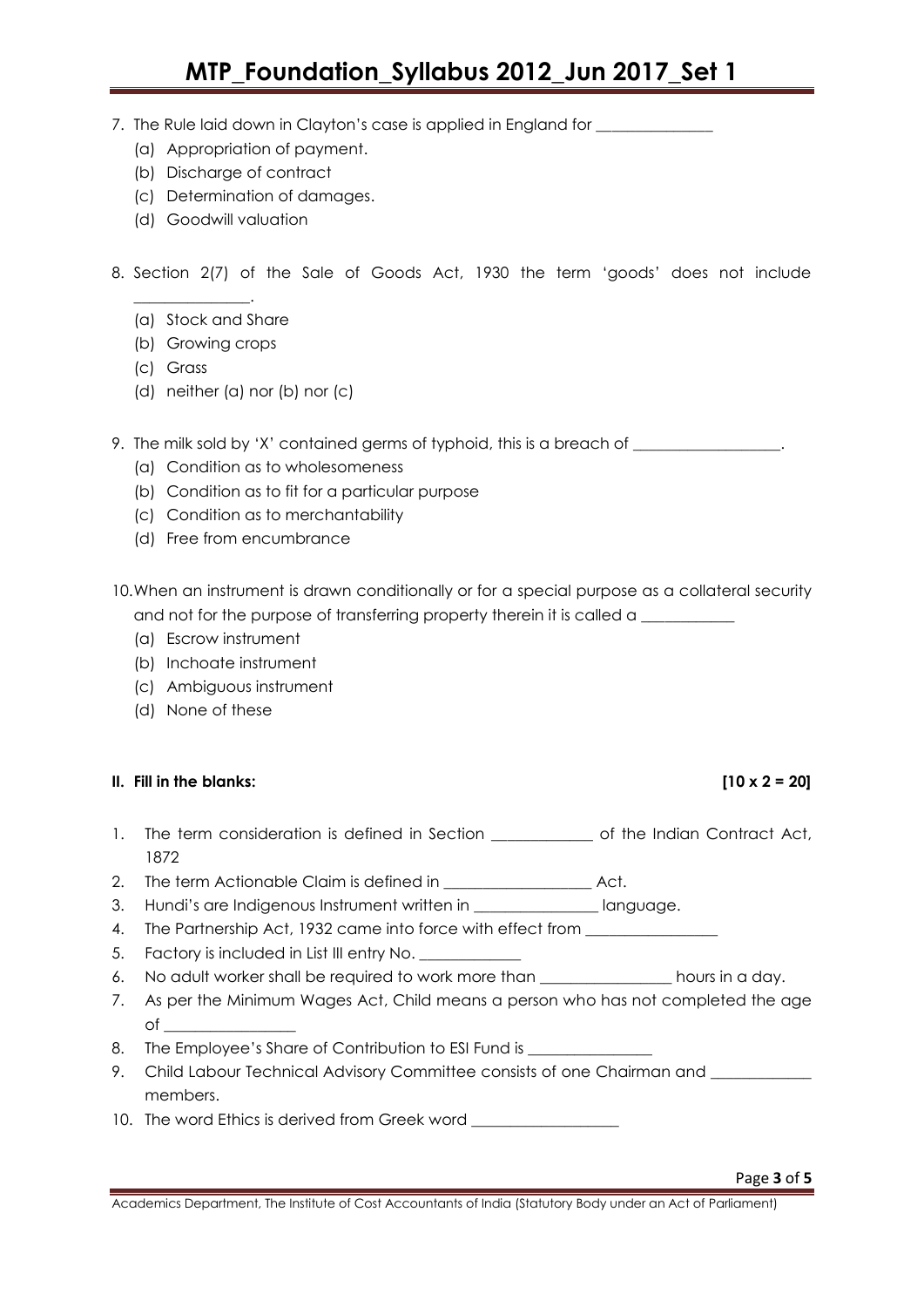## **MTP\_Foundation\_Syllabus 2012\_Jun 2017\_Set 1**

#### **III. Match the following [5 x 1 = 5]**

| Column 'A' |                                      | Column 'B' |                                           |
|------------|--------------------------------------|------------|-------------------------------------------|
|            | Contract                             | A          | A partner who lends his name to the firm. |
| 2.         | Special endorsement                  | B          | 90% of wages                              |
| 3          | Nominal Partner                      |            | Section 2(h) of Indian Contract Act       |
|            | <b>Welfare Officers</b>              |            | 500 or more workers                       |
|            | <b>Temporary Disablement Benefit</b> |            | Full endorsement                          |

### IV. State whether the following statement is True (or) False.  $[10 \times 1 = 10]$

- 1. Noting is a formal notorial certificate attesting the dishonor of a bill or note.
- 2. A condition is a stipulation which is subsidiary (or) collateral to the main purpose of the contract.
- 3. The term fraud includes all intentional or wilful misrepresentation of facts which are material for the formation of a contract.
- 4. A promises to bring moon on earth if 'B' pay him  $\bar{\tau}$  5,100. This agreement is void due to impossibility of Act.
- 5. No child is required or permitted to work between 7AM to 8 PM.
- 6. Rajiv Gandhi Shramik Kalyan Yojana is a scheme of unemployment allowance.
- 7. In every factory wherein five hundred or more workers are ordinarily employed the occupier shall employ in the factory such number of welfare officers.
- 8. Dissolution of Partnership between all the partners of the firm is called Dissolution of the firm.
- 9. Writing of a persons name on the face or back of an instrument or on a slip of paper attached to it is known as negotiation.
- 10. An agreement and contract are one and the same thing.

#### **V. Define any Five of the following: [5 x 3 = 15]**

- 1. Valid Contract.
- 2. 'Price' under Sale of Goods Act, 1930.
- 3. Cheque
- 4. Adult, as per Factories Act, 1948
- 5. Free Consent
- 6. 'Child' under Child Labor (Prohibition and Regulation) Act, 1986.
- 7. Value-free Ethics
- 8. Appropriate Government, as per ESI Act